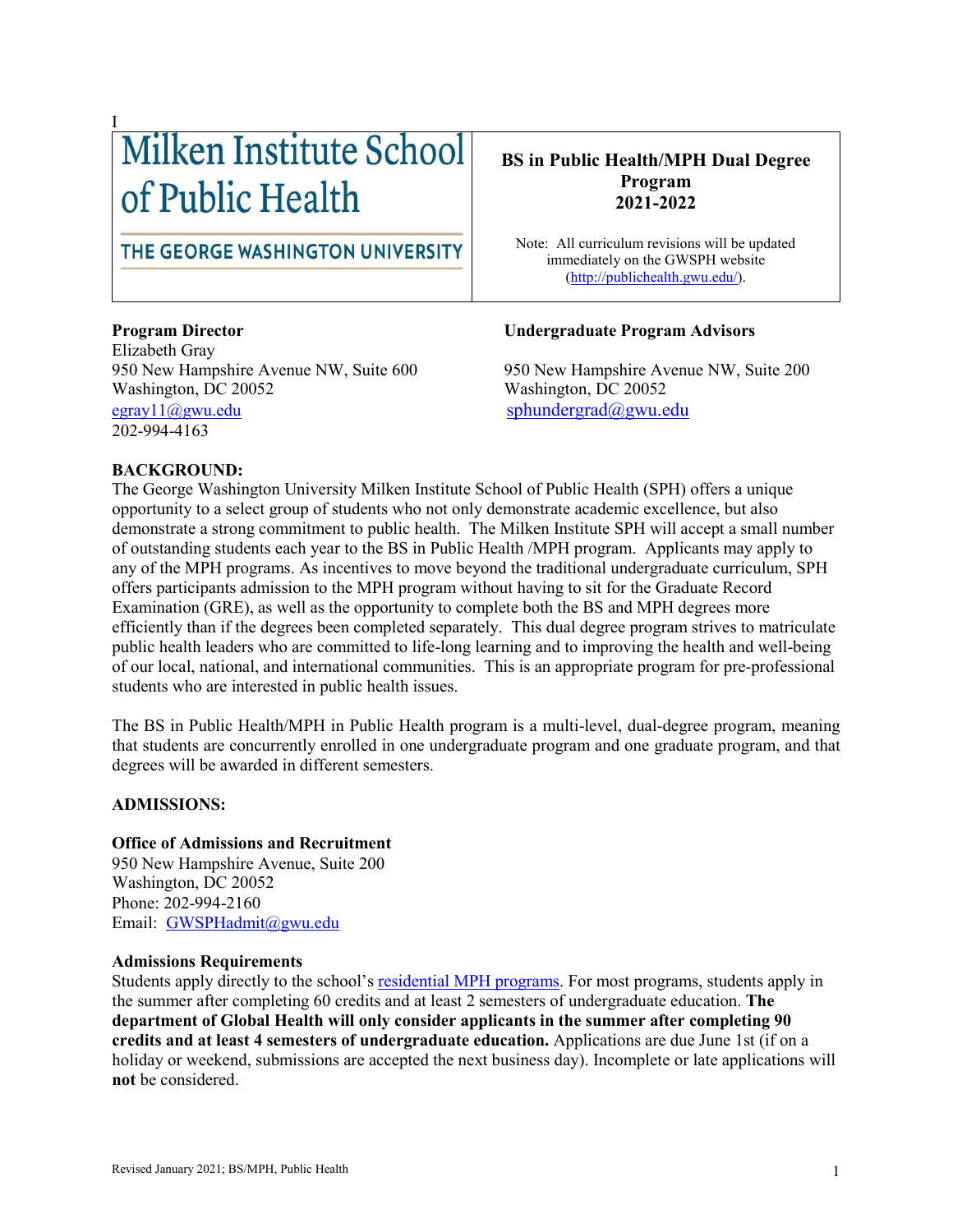Students must be admitted and enrolled in the BS in Public Health before applying to the BS in Public Health/MPH program (students internally transferring from other GW schools are not enrolled in the program until the semester after they are admitted). Students must have a cumulative GPA of at least **3.3** to be considered for admission to the program. In addition, BS in Public Health/MPH applicants are required to complete at least two public health core or elective classes by the end of that spring semester, receiving a grade of B or better.

Students admitted by their department of choice to the BS/MPH in Public Health program are considered to be **provisionally admitted**. Admission is conditional upon on earning a grade of **B** or higher in PUBH, 6003, 6007, and 6011. Students who do not obtain a B or higher in all three courses will remain a BSPH major, but they may not be eligible to continue in the BS in Public Health/MPH program. The decision whether the student may continue with the BS in Public Health/MPH program resides with the student's MPH department.

It is **strongly** recommended that students receive guidance about the program before submitting an application. Students may receive guidance from Undergraduate Academic Advisor, Justin Schlossberg at justin  $s(\omega)$ email.gwu.edu Please email him to schedule an appointment to discuss the program.

The link to the online application form is made available three weeks prior to the admission deadline at [http://publichealth.gwu.edu/programs/public-health-bsmph.](http://publichealth.gwu.edu/programs/public-health-bsmph) A complete application includes:

- 1. A personal statement;
	- a. The statement of purpose should explain how you became interested in your field of choice; the contribution you hope to make to your field; and how you believe GW's program will help you reach your career goals. If there is anything unusual in your transcripts, standardized testing, or resume that you wish to explain to the admissions committee, please include this information in your Statement of Purpose.
- 2. Your resume;
- 3. Your unofficial transcript from Banner (Admissions will cross-check it against an official copy);
- 4. For students applying to the Department of Epidemiology and Biostatistics ONLY, you **must** have completed MATH 1200 or higher **OR** PUBH 2142 (preferred), STAT 1051, 1053, 1127 or higher;
- 5. GRE scores, if you choose to submit them. *(GRE or other standardized test scores are not required for admission. However, applicants may submit standardized test scores if they feel that including this information will enhance their application).*

No student is considered to have declared a BS in Public Health/MPH until this process is completed and the student has received, and returned signed, the letter of acceptance from the GWSPH Office of Recruitment and Admissions. Thereafter students receive guidance from the Undergraduate Academic Advisor **and their MPH faculty advisor**. Students are strongly encouraged to receive academic guidance from the Undergraduate Academic Advisor in order to register for all subsequent undergraduate semesters. Students follow the prescribed curriculum effective in the year that he/she matriculates into the BS in Public Health/MPH program. The student, with the assistance of the Undergraduate Academic Advisor, is responsible for managing the undergraduate degree requirements and the four crossover graduate courses. The student will work with the MPH faculty advisor to plan the graduate degree coursework beyond the crossover courses.

# **BS/MPH GRADUATION REQUIREMENTS**

1. **Graduate Credit Requirement**. 120 undergraduate credits are required for the BS degree; 35 graduate credits are required for the MPH degree. In order to qualify for undergraduate financial aid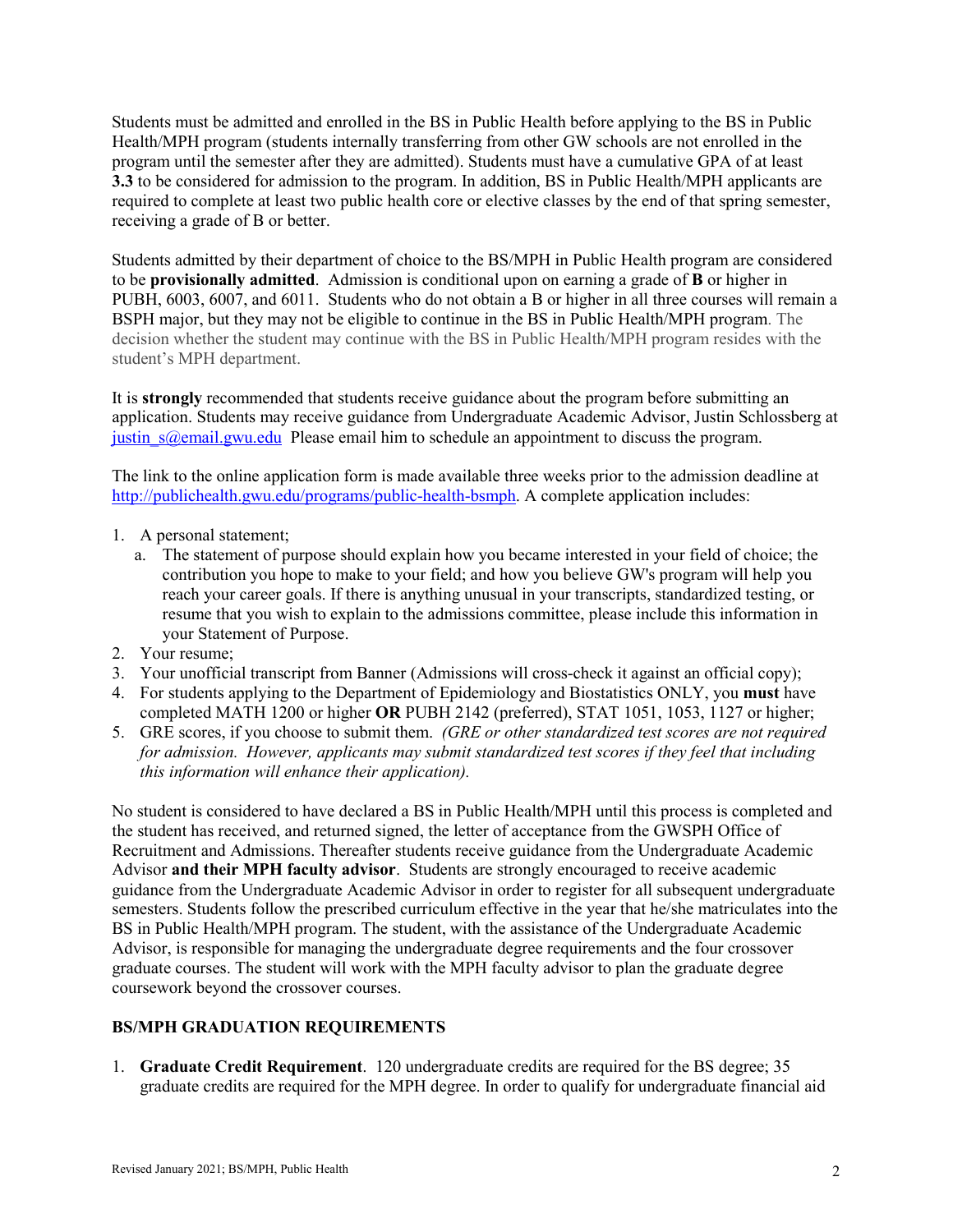and scholarships, at least 51% of the credits students take each semester during their undergraduate studies must be undergraduate credits.

- 2. **Course Requirements**. Successful completion of the undergraduate program is required for the BS degree, and completion of the remaining graduate Core Courses and the Program-Specific Courses are required for the MPH degree.
- 3. **Grade Point Requirement**. A 3.0 (B-average) overall grade point average is required for graduate courses. All courses must be taken for a letter grade.
- 4. **Time Limit Requirement**. The MPH degree must be completed within 5 years.
- 5. **Leave of Absence Policy:** BS/MPH students are permitted to take a leave of absence of one semester, but no longer than one semester and not including the summer, if needed upon graduating from the bachelor's degree and before fully matriculating into the MPH portion of the program. Students must contact their academic advisor in order to do so.
- 6. **Transfer Credit Policy**. In accordance with undergraduate and graduate established policies.
- 7. **Comply with policies and procedures** as outlined in the University and SPH requirements. After completing the BS degree, students will follow all graduate policies outlined in the University Bulletin and the SPH Student Handbook. Pay particular attention to the SPH requirements to complete human research training [\(CITI training\)](https://www.citiprogram.org/), to complete 16 hours of [professional enhancement](https://publichealth.gwu.edu/sites/default/files/downloads/Professional%20Enhancement%20Policy%20Form%20122018.pdf) (8 hours *before* completing the BSPH and *another* 8 hours before completing the MPH) activities, and to pass the [Academic Integrity Quiz.](https://publichealth.gwu.edu/integrity)

**Prerequisite Requirements:** *Please note that these are prerequisites for required core courses, rather than prerequisites to apply to the program.*

| <b>Required Course</b> | Prerequisite(s)                                                             |
|------------------------|-----------------------------------------------------------------------------|
| <b>PUBH 2110</b>       | BISC 1005, 1006, 1007, 1008, BISC 1111 (formerly BISC 1115/1125), BISC      |
|                        | 1112 (formerly BISC 1116/1126), or HONR 1033 (Scientific Reasoning &        |
|                        | Discovery: <b>Biology Only</b> )                                            |
| <b>PUBH 3130</b>       | ECON 1011- Principles of Economics I (Microeconomics)                       |
| <b>PUBH 3133</b>       | Restricted to Juniors and Seniors                                           |
| <b>PUBH 3135W</b>      | PUBH 1101- Introduction to Public Health. Restricted to Juniors and Seniors |
| <b>PUBH 4140W</b>      | PUBH 1101, PUBH 3130, PUBH 3135W, Research Methods Selective, and at        |
|                        | least 4 of these 5 courses*: PUBH 2110, PUBH 6007 (or PUBH 2112), PUBH      |
|                        | 6003** (or PUBH 3131), PUBH 6011** (or PUBH 3132), and/or PUBH 3133.        |
|                        | <b>Restricted to Seniors only.</b>                                          |
| PUBH $6003**$ (or      | PUBH 2142 – Introduction to Biostatistics for Public Health                 |
| <b>PUBH 3131)</b>      |                                                                             |
| PUBH $6007**$ (or      | PUBH 1101- Introduction to Public Health                                    |
| <b>PUBH 2112)</b>      |                                                                             |

\*One core course from this list can be completed concurrently with PUBH 4140W, but students are encouraged to complete all 5 classes PRIOR to enrolling in PUBH 4140W.

\*\*These graduate-level courses are substitutes for the specified undergraduate required course (see below for graduate substitutions chart).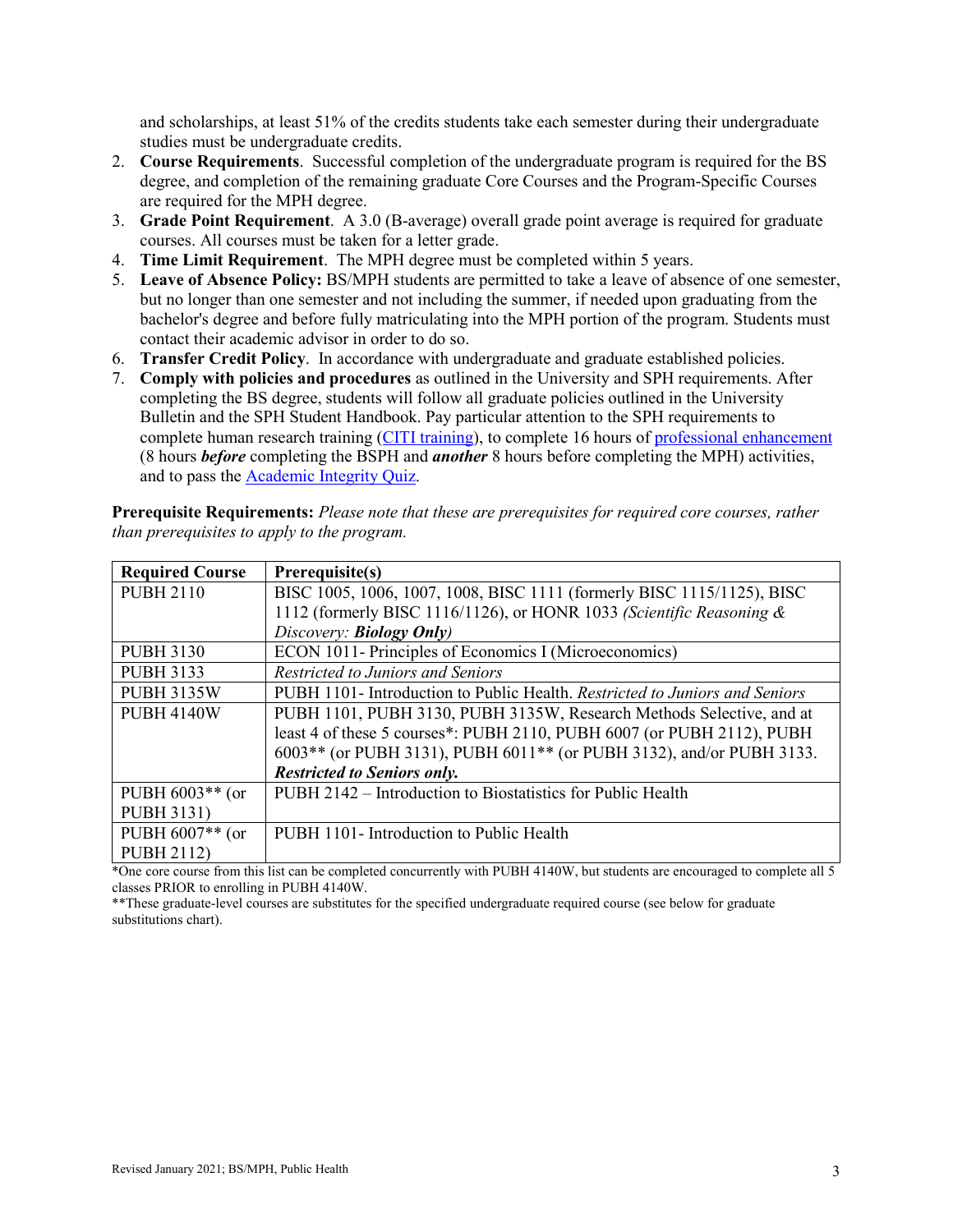#### **Credit Distribution**

| <b>BS</b> in Public Health/MPH Credit Distribution Chart |                                        |                |                   |
|----------------------------------------------------------|----------------------------------------|----------------|-------------------|
| Category                                                 | <b>Non-Premed</b><br><b>Premedical</b> |                | <b>Pre-health</b> |
|                                                          | <b>Credits</b>                         | <b>Credits</b> | <b>Credits</b>    |
| BS General Education Requirements (minimum)*             | 19                                     | 54-71          | 59-63             |
| <b>BS Public Health Core Course</b>                      | 35                                     | 35             | 35                |
| Requirements/Research Selective (Includes 10)            |                                        |                |                   |
| graduate crossover credits)                              |                                        |                |                   |
| <b>BS SPH Electives</b>                                  | 9                                      | Q              | 9                 |
| <b>BS</b> Additional Electives                           | 57                                     | $5 - 22$       | $13 - 17$         |
| <b>BS</b> Total Credits                                  | 120                                    | 120            | 120               |
| <b>MPH Total Credits</b>                                 | 35                                     | 35             | 35                |
| <b>BS/MPH Total Credits (120 credits plus 35</b>         | 155                                    | 155            | 155               |
| credits $= 155$ total credits)                           |                                        |                |                   |

**University General Education Courses Note: See Bulletin for most up-to-date version of the University General Education Requirements and approved courses: <http://bulletin.gwu.edu/university-regulations/>**

*Some courses may count toward more than one requirement. Consult with your Advisor.*

| <b>BS Public Health Core Course Requirements and Graduate Substitutions</b> |  |
|-----------------------------------------------------------------------------|--|
|                                                                             |  |

| <b>Public Health Core Courses (22 credits)</b> |                |                                                   |  |
|------------------------------------------------|----------------|---------------------------------------------------|--|
| <b>Required Courses</b>                        | <b>Credits</b> | <b>Title</b>                                      |  |
| PUBH 1010*                                     |                | First Year Experience in Public Health            |  |
| <b>PUBH 1101</b>                               |                | Introduction to Public Health and Health Services |  |
| <b>PUBH 2110</b>                               |                | <b>Public Health Biology</b>                      |  |
| PUBH 2142***                                   |                | Introduction to Biostatistics for Public Health   |  |
| <b>PUBH 3130</b>                               |                | Management and Economics of Health Services       |  |
| <b>PUBH 3133</b>                               |                | Global Health and Development                     |  |
| <b>PUBH 3135W</b>                              |                | <b>Health Policy</b>                              |  |
| <b>PUBH 4140W</b>                              |                | Senior Seminar                                    |  |
|                                                |                |                                                   |  |

| <b>Research Methods Selective (3 credits)</b>                                                |                |                                                               |
|----------------------------------------------------------------------------------------------|----------------|---------------------------------------------------------------|
| <b>Choose 1 Course Below</b>                                                                 | <b>Credits</b> | <b>Course Title</b>                                           |
| <b>PUBH 3152</b>                                                                             |                | Qualitative Methods in Public Health                          |
| <b>PUBH 3199</b>                                                                             |                | <b>Public Health Research Methods</b>                         |
| EXNS 3111W**                                                                                 | 3              | <b>Exercise and Nutrition Sciences Research Methods</b>       |
| $\land$ Alternative research methods courses with advanced approval of the Program Director. |                |                                                               |
|                                                                                              | 25             | <b>Total Undergraduate Core Credits</b>                       |
| <b>PUBH 6007</b>                                                                             | $2^{\dagger}$  | Social and Behavioral Approaches to Public Health             |
|                                                                                              |                | (Replaces PUBH 2112 Principles of Health Education and        |
|                                                                                              |                | Health Promotion [3 credits] in the BS Public Health Program) |
| <b>PUBH 6003</b>                                                                             | $\mathcal{E}$  | Principles and Practice of Epidemiology                       |
|                                                                                              |                | (Replaces PUBH 3131 Epidemiology: Measuring Health and        |
|                                                                                              |                | Disease [3 credits] in the BS Public Health Program)          |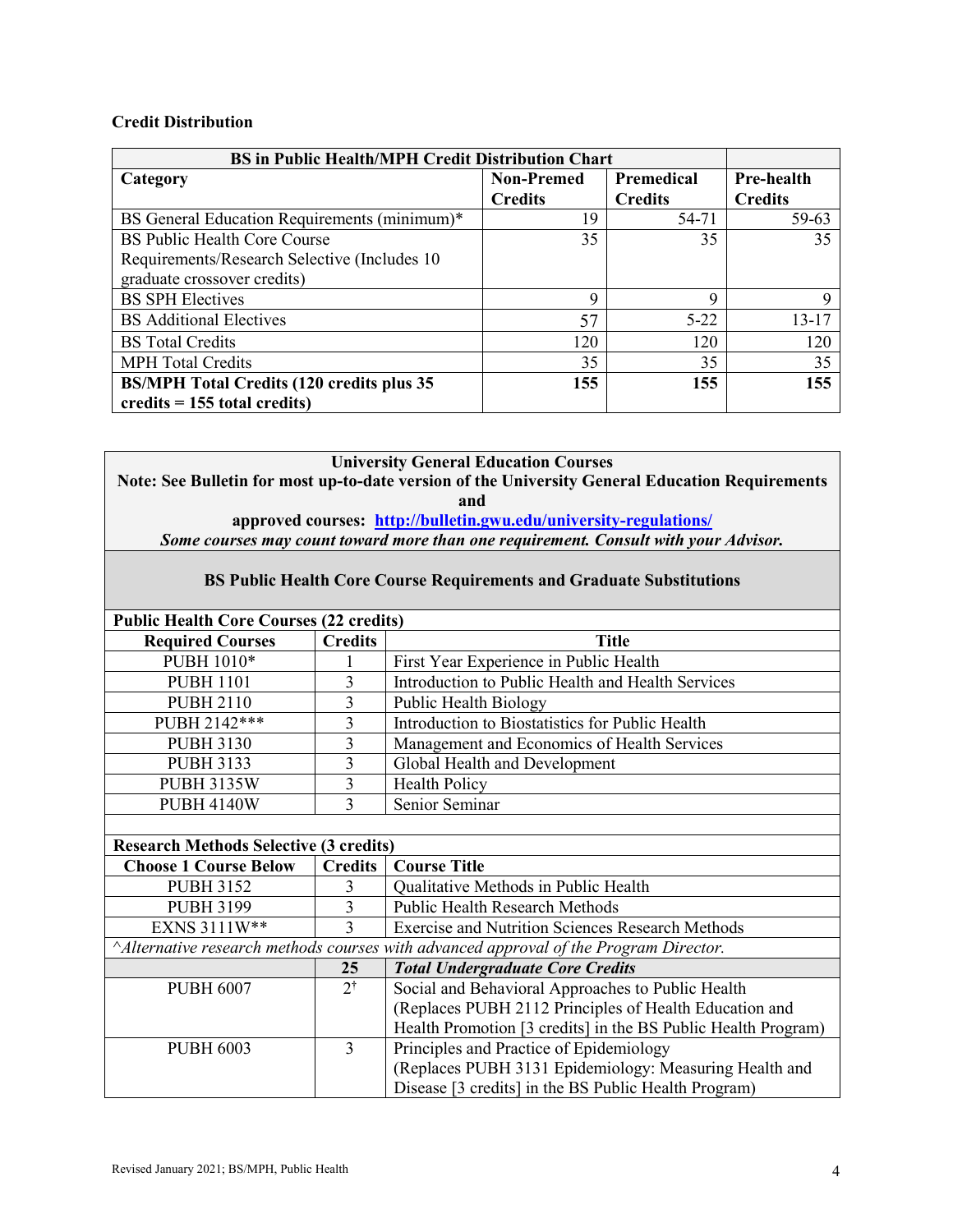| <b>PUBH 6011</b>  |          | Principles of Environmental Health Sciences (Replaces PUBH)<br>3132 Health and Environment [3 credits] in the BS Public<br>Health Program) |
|-------------------|----------|--------------------------------------------------------------------------------------------------------------------------------------------|
| Graduate Elective | $\gamma$ | An approved graduate elective [2 credits] replaces an<br>undergraduate elective [3 credits] in the BS Public Health<br>Program $\ddagger$  |
|                   | 10       | <b>Total Graduate Cross Over Credits</b>                                                                                                   |
|                   | 35       | <b>TOTAL CORE PUBLIC HEALTH CREDITS</b>                                                                                                    |

\*PUBH 1010: Internal transfer students (i.e., transferring from within another program or school at GW) may satisfy this requirement if they took EXNS 1103, EXNS 1109, or a first-year experience course at another school within GW. Transfer students are also exempt from this requirement.

\*\*EXNS 2119 is a prerequisite for EXNS 3111W.

\*\*\*Students must take PUBH 2142 before taking PUBH 6003.

†NOTE that PUBH 6007 is a 2-CREDIT course while the course for which it is a substitute (PUBH 2112) is a 3-credit course. \*Students may only receive undergraduate credit for a 2-credit graduate elective; students may not use any of the MPH core course (listed below) as an undergraduate elective credit.

Note: Students may apply up to 6 credits of EXNS/PUBH 3995 and up to 6 credits of PUBH 4199 (Independent Study) toward their BS public health elective requirement.

| MPH Core Course Requirements (beyond the crossover courses)*                  |                                                      |                |                         |  |
|-------------------------------------------------------------------------------|------------------------------------------------------|----------------|-------------------------|--|
|                                                                               |                                                      |                |                         |  |
| Begin Planning Your Practicum after Completing the First Half of Your Program |                                                      |                |                         |  |
| <b>Required Core Course</b>                                                   |                                                      |                | <b>Semester Offered</b> |  |
| <b>PUBH 6000</b>                                                              | MPH Applied Practice Experience                      | $\Omega$       | Summer, Fall, Spring    |  |
| <b>PUBH 6002</b>                                                              | <b>Biostatistical Applications for Public Health</b> | $\mathbf{3}$   | Summer, Fall, Spring    |  |
| <b>PUBH 6009</b>                                                              | Fundamentals of Program Evaluation                   | 2              | Summer, Fall, Spring    |  |
| <b>PUBH 6012</b>                                                              | Fundamentals of Health Policy: Public Health         | 2              | Summer, Fall, Spring    |  |
|                                                                               | and Health Care                                      |                |                         |  |
| PUBH 6021^                                                                    | Leading Self and Teams in Public Health              |                | Summer, Fall, Spring    |  |
| <b>PUBH 6022</b>                                                              | Managing Organizations and Influencing               |                | Summer, Fall, Spring    |  |
|                                                                               | Systems in Public Health                             |                |                         |  |
| PUBH 6xxx                                                                     | <b>Culminating Experience</b>                        | $\overline{2}$ | Summer, Fall, Spring    |  |
| <b>Total</b>                                                                  | <b>Core Credits</b>                                  | 11             |                         |  |

\*Students can and are encouraged to take some or all of these courses once admitted to the BS/MPH program and while still completing undergraduate requirements. However, these credits cannot be counted toward the undergraduate 120-credit requirement for graduation. Instead, these courses would apply toward the 35-credit requirements for the MPH degree. ^BS/MPH students are strongly encouraged to take PUBH 6021 in Fall of their senior year

#### **Waive and Replace and Course Substitution Policies:**

- BS in Public Health /MPH in Public Health students must take PUBH 6007. They may not take PUBH 2112 and then waive and replace PUBH 6007.
- BS in Public Health/MPH in Public Health students who receive an A or A- in Health Policy (PUBH 3135W) may waive and replaced PUBH 6012 and take an additional elective with approval of their graduate advisor.
- BS in Public Health/MPH in Public Health students in PCH Department programs will take Program Evaluation (PUBH 6501) instead of Fundamentals of Program Evaluation (PUBH 6009) in the MPH program.